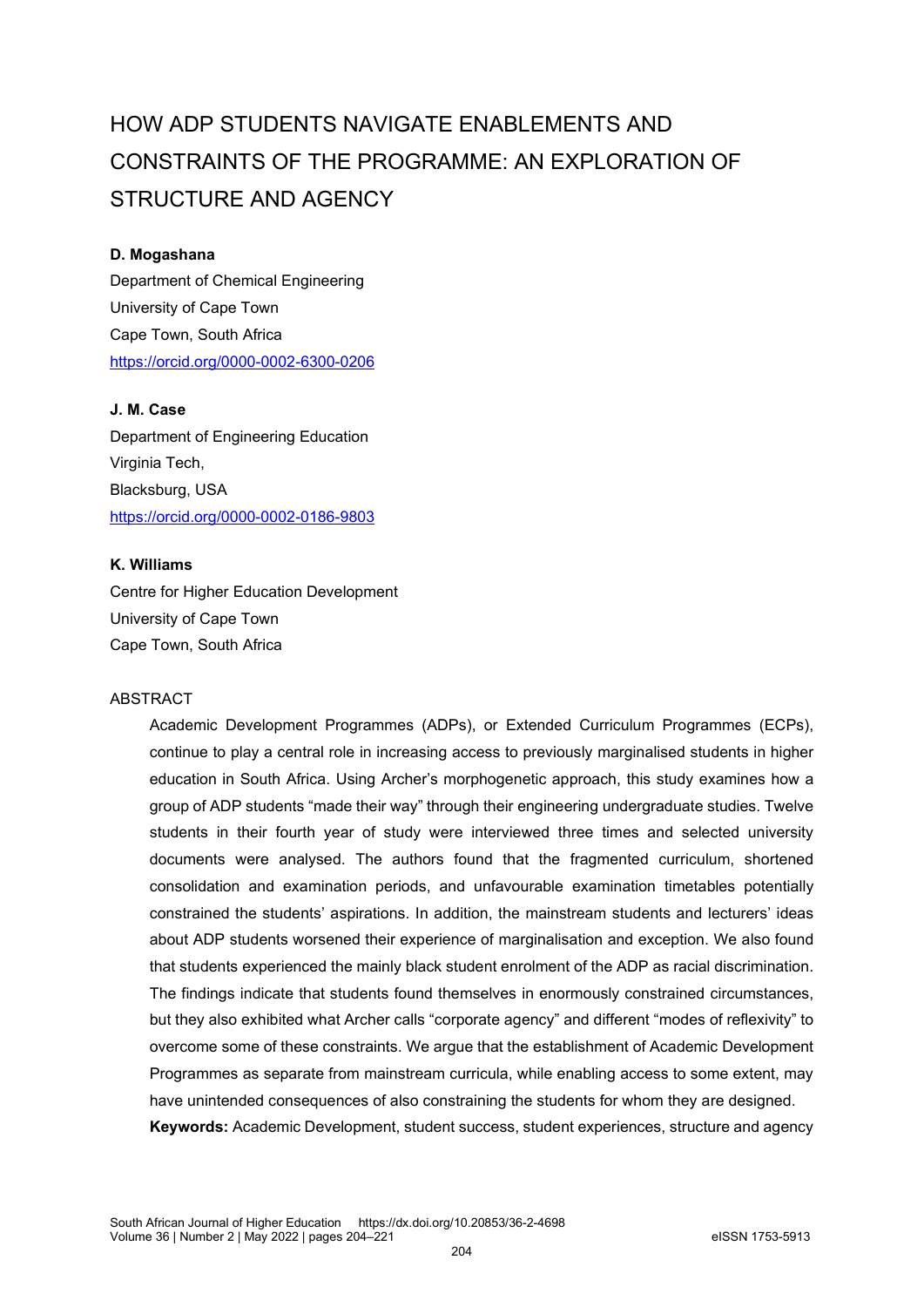#### **INTRODUCTION**

Academic Development Programmes, Extended-Curriculum Programmes, or Foundation Programmes, date back to the 1980s in the South African higher education system (Luckett 2019; Boughey 2007). Boughey (2007) documents the history of their evolution through various phases from what she terms "Academic Support", to "Academic Development" and then to "Institutional Development". In the new dispensation in South African higher education, ADPs were an important intervention of the state to remedy unequal participation, acknowledging that students come from a range of educational contexts (Department of Education 1997). To facilitate the establishment of ADPs across universities, the state committed earmarked funding in 2006. However, owing to the nature of often being a separate provision from mainstream programmes, ADP's role in promoting social justice has been challenged by authors such as Hlalele and Alexander (2012), who claim that they inadvertently give students labels that delegitimise them.

ADPs are now found across both historically advantaged and historically disadvantaged universities in South Africa. Hlatshwayo and Fomunyam (2019) document briefly the evolution of ADPs within what they term three distinct institutional "tiers", the "dominant tier", the "intermediary tier" and the "subordinate tier", representing "historically white English" universities, "historically white Afrikaans" universities and the historically black universities. In each of these tiers, they argue, the ADP has had differential success, with the ADPs at historically black universities still primarily marked by inadequate funding and lack of infrastructure. Of particular interest to this study are ADPs at historically white institutions. While there is evidence that ADPs have improved access for previously marginalised students, their current role in fostering success remains complex. The current challenge of ADPs is that, while the dropout rate in the first year has reduced, students are often lost in the second, third and fourth years due to academic exclusion (Luckett 2019).

Much of the research that exists concerning ADPs in South Africa focuses on structural and systemic issues, curriculum development, or foundational provision interventions that aim to bridge the gaps from high school and address the perceived student deficits. In general, there is limited research that provides senior students' accounts concerning their experiences as ADP students, and how having been in such programmes facilitated or constrained their journeys (Hlatshwayo and Fomunyam 2019). This study aims to address this gap; it uses a social realist account, the morphogenetic approach, to explain the complex interplay between the students' agency and the structures that shape the possibilities for agency as they progress through their studies through an ADP in engineering. Specifically, this study adds to the existing literature that focuses on the experiences of ADP students at historically white universities.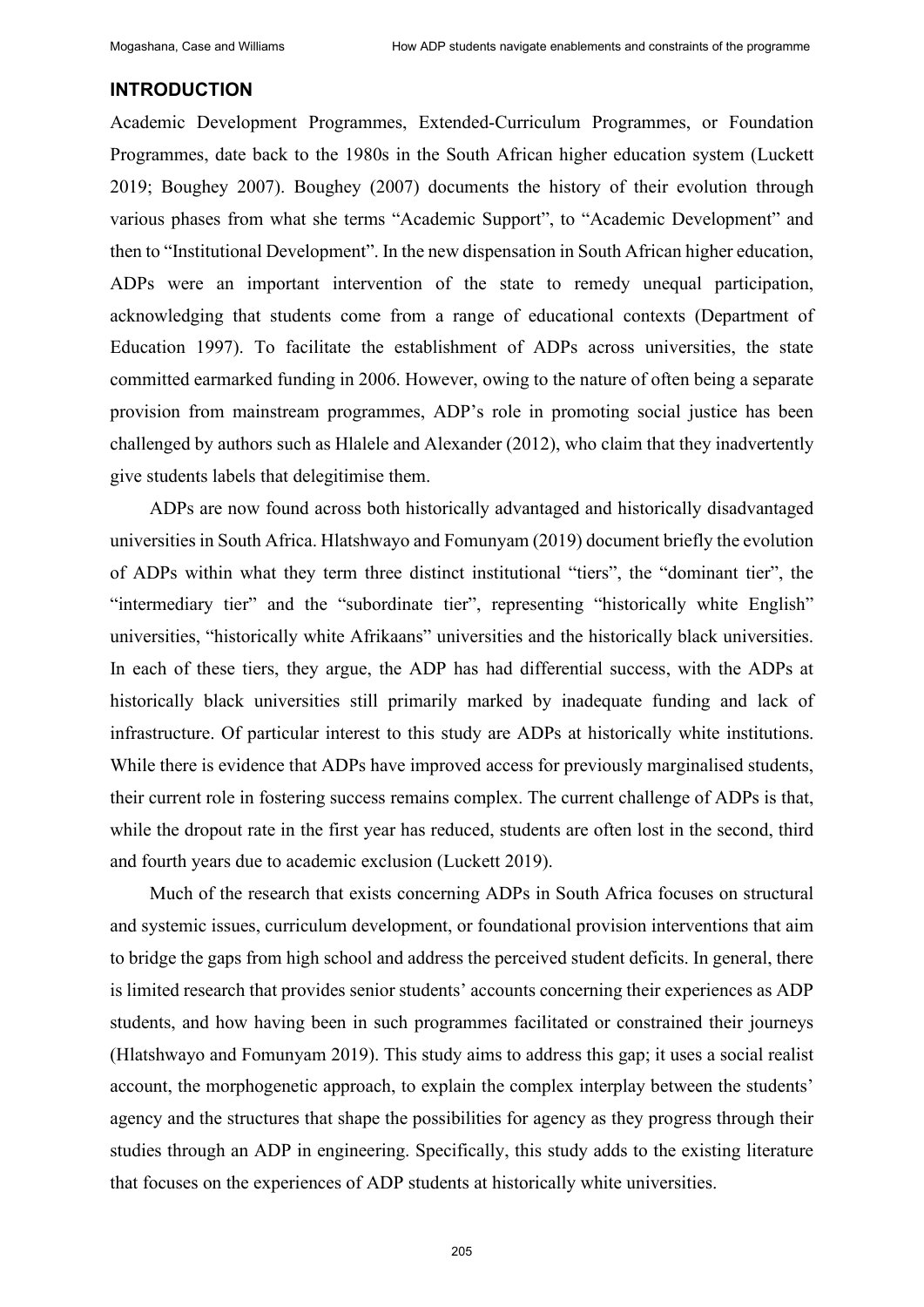#### **LITERATURE REVIEW**

This study locates itself within the existing, yet limited, literature on the experiences of ADP students at historically white universities, and the broader student learning literature that aims to account for the complex interplay between student success and persistence and the educational context. This section focuses on several recent key studies that offer important new insights on this topic.

At the University of Pretoria, Potgieter et al. (2015) investigated students' experiences in a BSc ADP. They focused on a cohort of students who had either completed their studies or were still pursuing their studies after five years. Specifically, they explored students' reflections on their experiences in the first 18 months of the programme and the challenges they faced when transitioning to the mainstream. Key to this study was the categorisation of students who responded into three groups: "good performers", "moderate performers" and "poor performers". The study found that although there was general acceptance and positive feedback from students about having been in the programme, they had experienced noticeable challenges. For example, in each category students reported that the transition to the mainstream was challenging and this was more so for students in the "poor performers" than in the other two categories. Another noteworthy finding was that, while some students felt that they benefited from smaller classes and familiarity with classmates at the Mamelodi Campus, a satellite campus where the ADP is based, some were frustrated by the separation from the main campus, leading to them reporting unavailability of lecturers for consultations. It was found that the separation made students feel that they did not belong; some thus sought comfort in seeing familiar faces of their old classmates once they transitioned to mainstream at the main campus. Of particular concern was that students in the "poor performers" category appeared to have been marred with financial and personal problems, to the point that they were unable to identify specific academic challenges that they faced. As the authors indicate, the voice of the "poor performers" in the study may represent the voices of many other students who may have felt excluded and subsequently left the university.

In a further study by Ogude et al. (2019) at the same university and involving mostly students in the same BSc ADP, the authors used the Appreciative Inquiry approach to investigate the experiences of successful students who have identified with the programme. The focus of the study was on exploring students' reflections on the best practices of the ADP and how these could be used in its improvement plan. Based on the interviews with eight students, some of which had graduated and were working, it was found that students felt that the programme at the Mamelodi campus offered them a sense of belonging and family, that peer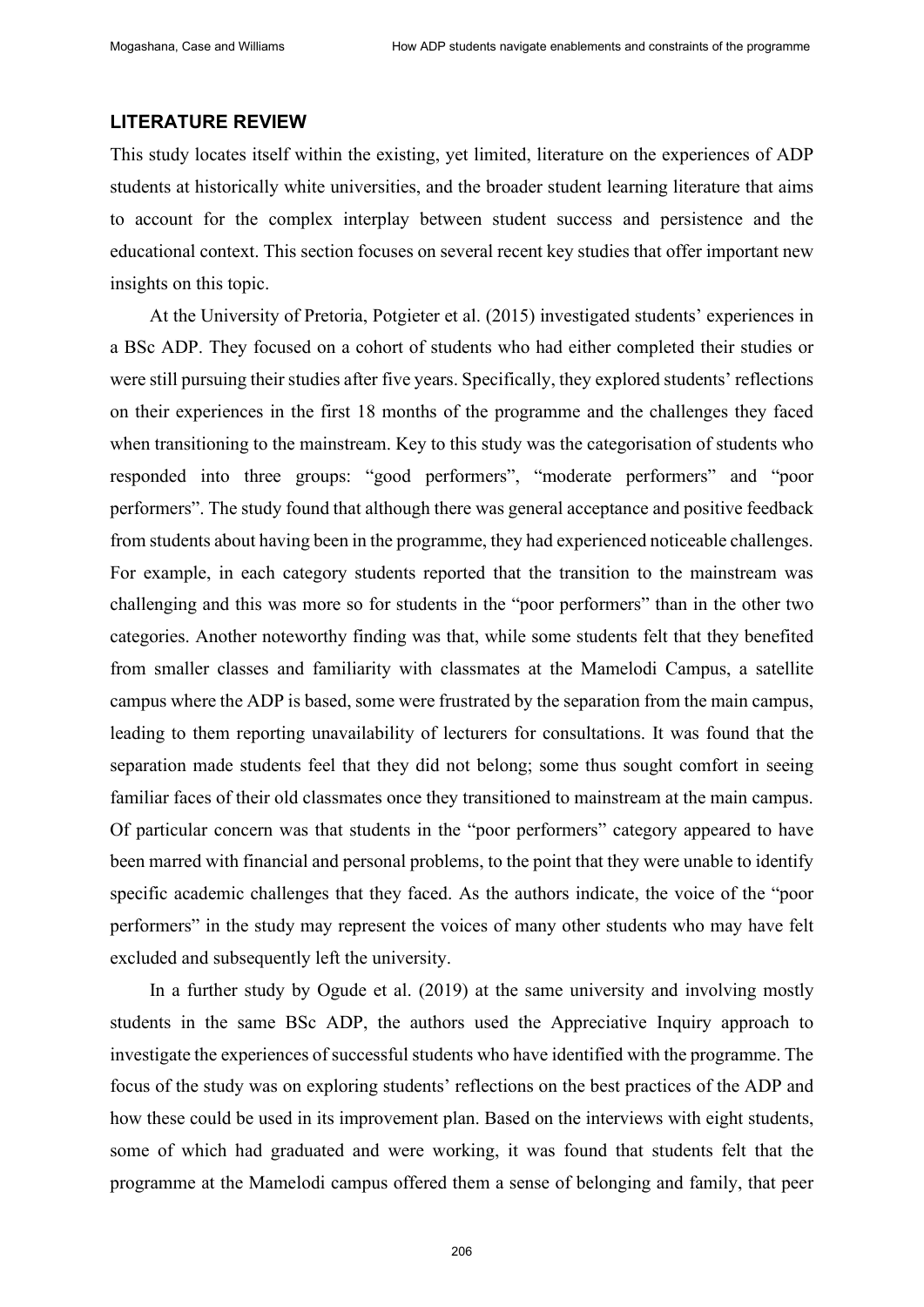mentoring amongst themselves, building support networks, learning to cope with failure, the student-advising model provided to them, and the "underdog phenomenon", all contributed to their success. Compared to the Potgieter et al. (2015) study, in their research, Ogude et al. (2019) focused on positive experiences, which may be providing a limited view of the challenges students experience.

In other work at Rhodes University, Hlatshwayo and Fomunyam (2019) use Pierre Bourdieu's concepts of capital and habitus to attempt to understand how the ADP programme at that institution contributed to the experiences of black students. Hlatshwayo and Fomunyam (2019) found that students drew on economic, cultural and social capital in interesting ways to allow themselves to navigate marginality within the institution. In particular, Hlatshwayo and Fomunyam (2019) found that in the absence of economic and cultural capital, students drew on social capital from mentoring programmes, and some social networks such as study groups, to motivate themselves to persist. The findings indicate that while some students found innovative ways to navigate their way, others found the fact that ADP students were all black to be problematic and experienced the separate special programme as a form of racial marginalisation. The experience of the separate programme by some ADP students as problematic in Hlatshwayo and Fomunyam (2019)'s study is not new; an earlier study by Pym and Kapp (2013) had found that some students within the commerce faculty's Educational Development Unit (EDU) at University of Cape Town also experienced the separate programme as problematic. Other noteworthy studies that give an account of the experiences of ADP students at historically white universities include Govender (2014) and Mngomezulu and Ramrathan (2015) – both exploring these experiences at the University of KwaZulu Natal.

Hlatshwayo and Fomunyam (2019) argued that the complexities of how students in AD persist need to be further researched and theorised; this study aims to contribute to the above literature by providing an in-depth account of how ADP students proceed through their undergraduate studies in engineering. The distinguishing aspect of this study is that it theorises student experiences as emerging from a complex interplay between social structure and human agency. This theoretical perspective provides a comprehensive account and possibly a new understanding of the challenges and accomplishments experienced by students in ADP programmes in South Africa.

# **SOCIAL REALIST THEORY – THE MORPHOGENETIC APPROACH**

The morphogenetic approach is a sociological perspective that allows for structure and agency to be analytically separated to enable an investigation of how their distinct properties interact. Structure, according to Archer (1995), can be further disaggregated into (i) structure  $-$  which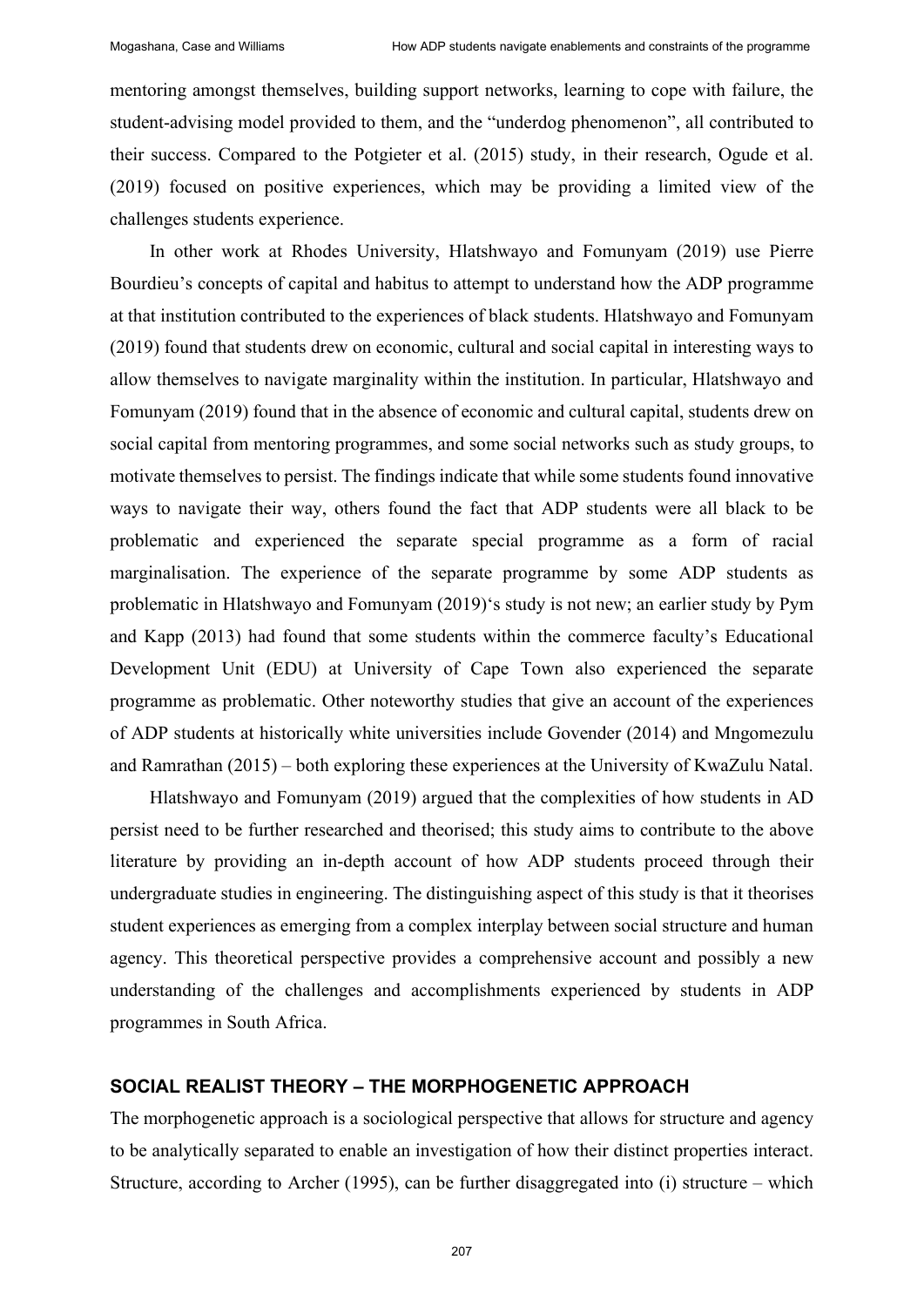refers to the roles and material resources within institutions, and (ii) culture – which constitutes all possible ideas that can be known about a part of society. Both structure and culture have properties<sup>1</sup> that may constrain or enable agency. According to the morphogenetic approach, the properties of structure and culture precede any action by humans, and such, they *condition* the situations in which they find themselves and must act. Thus, in a situation where students are in a university setting within a wider society, properties of the social structures position them favourably or unfavourably in accessing both material and intellectual resources. The agents' positioning thus bestows on them vested interests of either wanting to protect their privilege or wanting to transform their underprivileged positions. Further, the properties of structure provide agents with possible courses of action by presenting them with situational logics<sup>2</sup> – the ways that they will interpret the situation presented to them before they choose courses of action.

In Archer's morphogenetic approach, agency refers to action by a group of social agents, who, upon pursuing their goals, exercise their personal emergent properties with regard to the constraints and enablements posed by properties of structure and culture. Archer (1995) differentiates between two types of agents: "corporate agents" and "primary agents". Corporate agents can "articulate shared interests, organising for collective action, organising for social movements and exercising corporate influence for decision-making" (Archer 1995, 258–259). On the other hand, primary agency, which results from people's social contexts of birth, lacks the capacity for strategic action to shape and reshape structure and culture; but, through exercising their internal conversations, primary agents can still execute aggregate changes on culture and structure. Both these properties of agency mediate the properties of culture and structure.

Agency, according to Archer (2003), is exercised through the internal conversation, our interior dialogues with ourselves. Specifically, Archer proposes reflexivity<sup>3</sup> as a key aspect of our internal deliberations through which we mediate properties of the social structure. She identifies four modes of reflexivity: "communicative reflexivity", "autonomous reflexivity", "meta-reflexivity", and "fractured reflexivity". A communicative reflexive involves other people to complete their internal conversation, which is often constrained to the knowledge and experiences of their interlocutors. As such, communicative reflexivity tends to constrain one's options in life and fosters social reproduction. Autonomous reflexivity entails completing one's internal conversations independently, and as a result, an autonomous reflexive may pursue goals that promote upward social mobility. A meta-reflexive tends to be critical of their internal deliberations and to focus on their vocational ideals, and as a result, they tend to subvert the constraints that society thrusts on them; the result of meta-reflexivity tends to be lateral mobility for the individual but is crucial for fostering social change. Finally, fractured reflexivity, which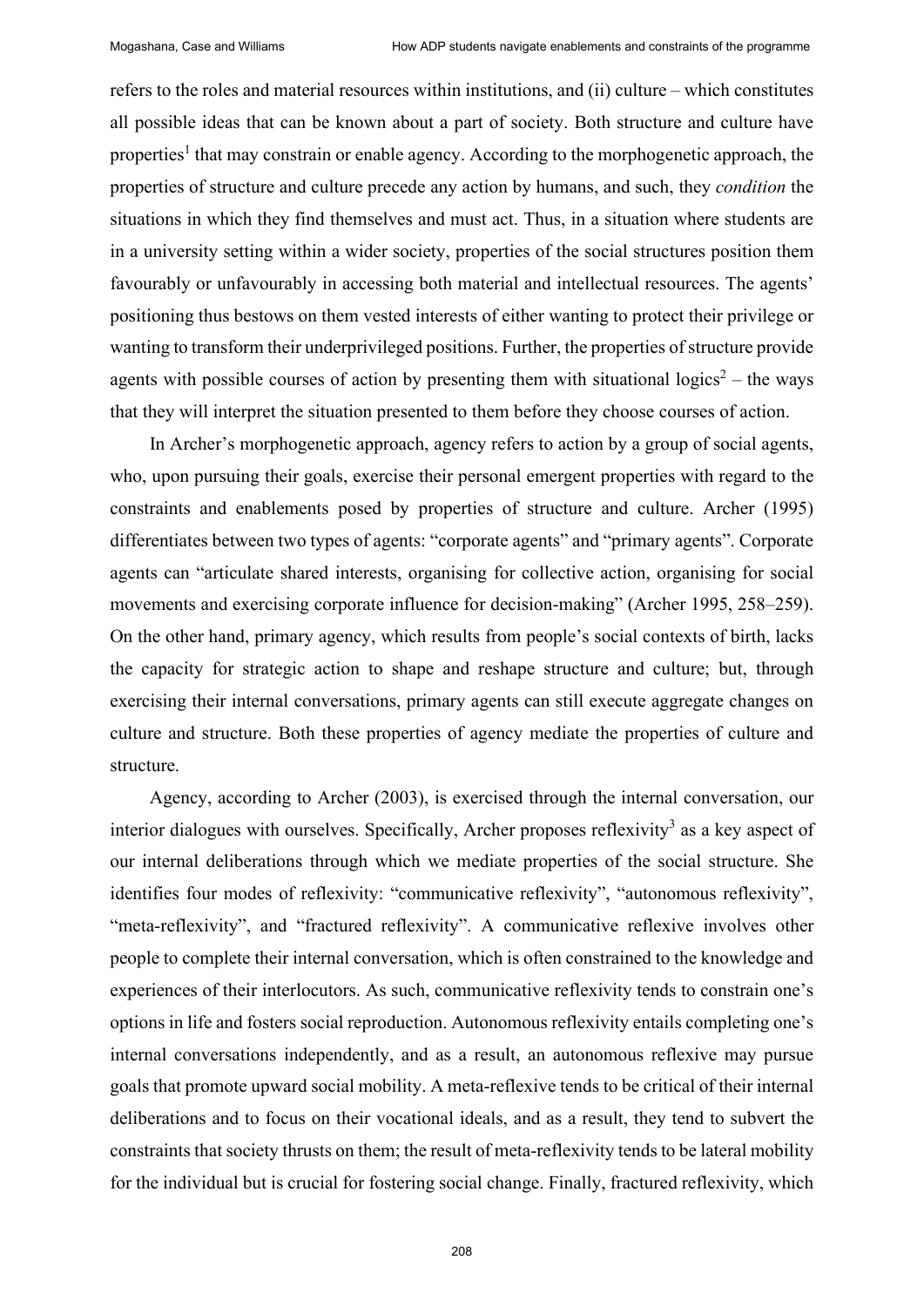Archer indicates is not a distinct mode, includes those who cannot hold purposeful internal deliberations. Fractured reflexives are generally passive agents who may, at some point, have held one of the other three modes but are currently deprived of a personal stance in society. Archer (2007) indicates that these modes of reflexivity have outcomes for those who hold them and the society they are reshaping.

Bringing together the main concepts outlined above: the morphogenetic approach and the temporary analytical separation of the emergent properties of culture, structure, and agency, the question framing this study is thus: "*How did the ADP students' personal emergent properties mediate the potentially constraining or enabling properties of structure and culture they experienced, as they 'made their way' to reach their fourth year in their studies?"*

## **THE STUDY**

The study involved 12 students who reached the fourth year of the five-year ADP programme in engineering in the Faculty of Engineering and the Built Environment (EBE), at the University of Cape Town (UCT). Table 1 provides a basic description of the participants.

| Pseudonym | Gender | Race                              | <b>Past school authority</b> | <b>Discipline</b> |
|-----------|--------|-----------------------------------|------------------------------|-------------------|
| Dyllon    | Male   | Coloured                          | HoReps - coloured school     | Chemical          |
| Ogone     | Male   | <b>Black African</b>              | DET - township school        | Chemical          |
| Tebogo    | Male   | <b>Black African</b>              | Model C school               | Chemical          |
| Eric      | Male   | Black African <sup>+</sup>        | HoReps - coloured school     | Civil             |
| Nombulelo | Female | <b>Black African</b>              | Model C school               | Civil             |
| Thando    | Male   | <b>Black African</b>              | DET - township school        | Civil             |
| Katlego   | Female | <b>Black African</b>              | DET - township school        | Flectrical        |
| Pitso     | Male   | <b>Black African</b>              | DET - township school        | Flectrical        |
| Zingiwe   | Female | <b>Black African</b>              | DET - township school        | Electrical        |
| Bonang    | Male   | <b>Black African<sup>++</sup></b> | Model C school               | Mechanical        |
| Nkanyi    | Female | <b>Black African</b>              | HoDels – Indian school       | Mechanical        |
| Thebe     | Male   | <b>Black African</b>              | DET - township school        | Mechanical        |

**Table 1:** A basic description of the participants

+Citizen of another African country ++ Permanent resident of South Africa

Data were generated through an analysis of selected university documents and student interviews. Three interviews were conducted with each participant over a period of a semester. The initial interview entailed getting to know each interviewee, gathering background information, and building a foundation for future interviews. During the interview, the participant was asked to describe their family, high school and family background. They were encouraged to share their personal experiences beginning with when they decided to study at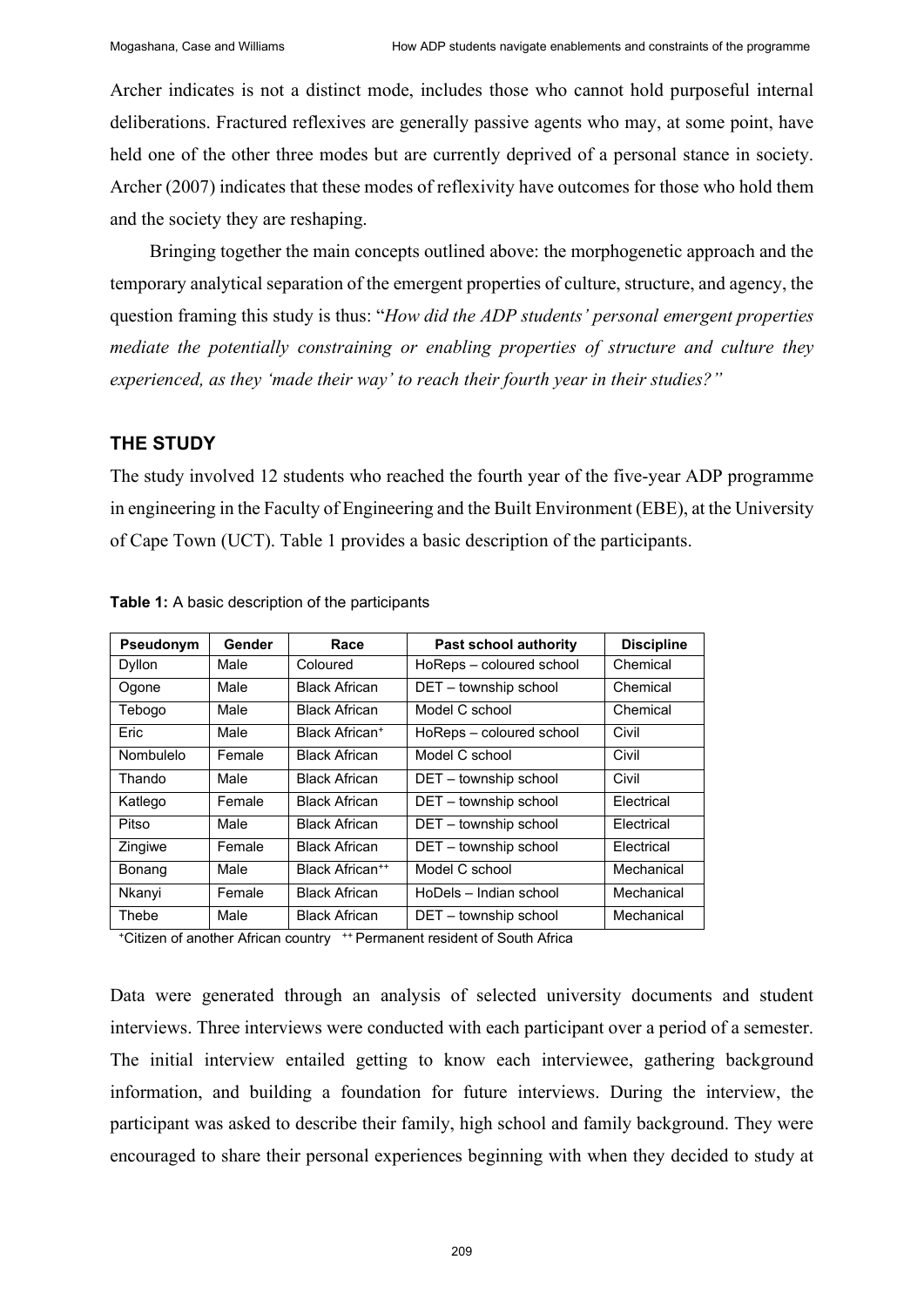the university until they arrived. The next interview focused on how they have mediated constraints and enablements in relation to their concerns and projects. The participants were asked to discuss what they considered to be most important to themselves and how they planned to achieve those goals. Then, they were asked to discuss each of their academic years, beginning with the one they considered most difficult. The third and last interview involved in-depth discussions concerning issues that required more detail than in previous interviews; it also served to verify some unclear information. The study was granted ethics approval through the Faculty of Engineering and the Built Environment Ethics Committee at UCT.

#### **FINDINGS**

The arrival of students at the university in 2008, and in the ADP, happened while higher education in South Africa had been undergoing transformation for approximately 15 years since the dawn of democracy. The first section of the findings, which is based on the analysis of selected documents, contextualises the national agenda for higher education and how this influenced the institutional landscape. It is shown how some of the key changes had shaped the context in which students found themselves upon arrival to undertake their studies.



**Figure 1:** Summary of the cultural and structural shifts leading to 2008.

## **The structural and cultural context preceding the arrival of students at university**

One of the instrumental policy documents on post-apartheid higher education, the White Paper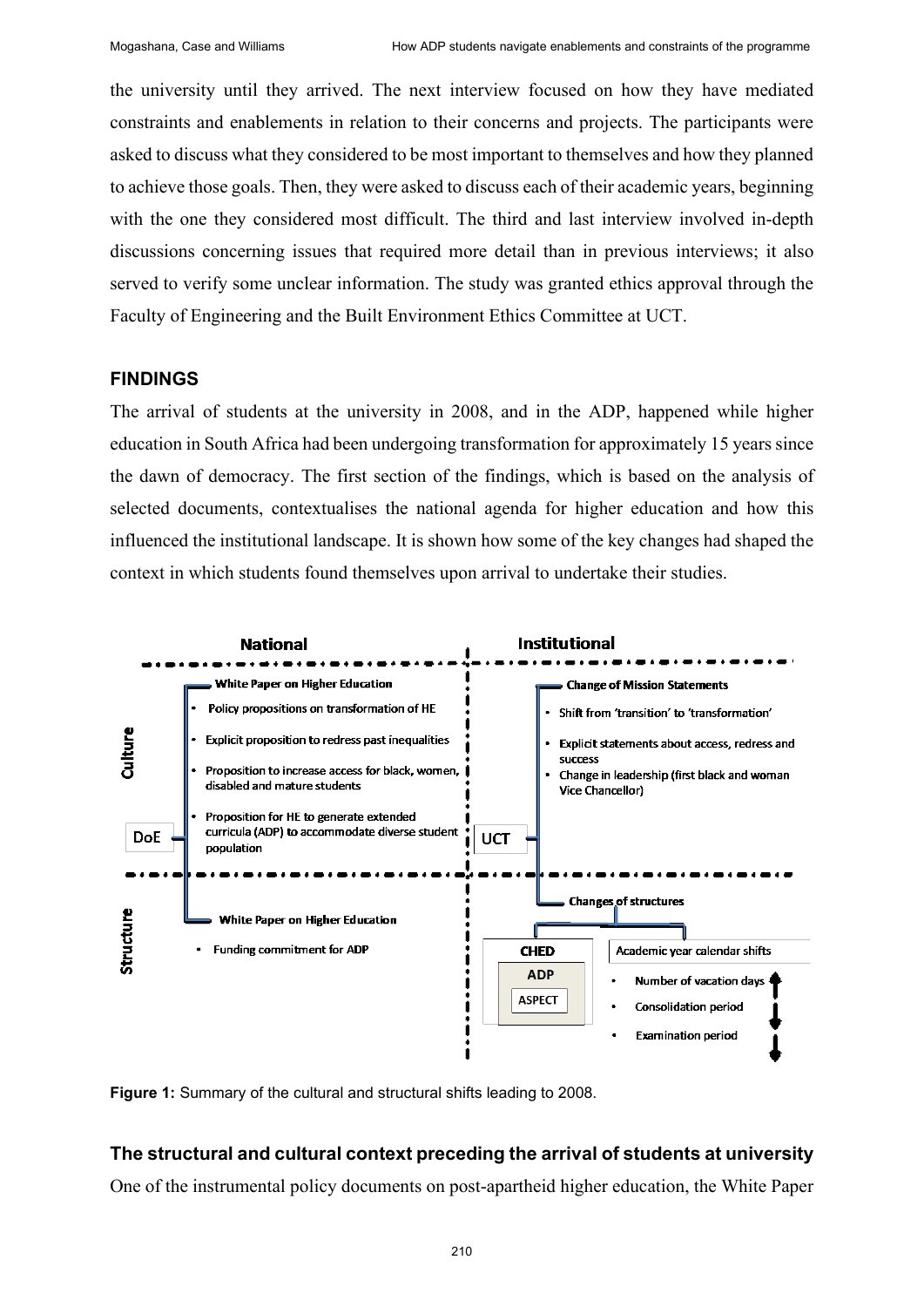3 (Department of Education 1997), guided the shifts that took place following the establishment of the democratic dispensation. This White Paper was centred on the need for higher education to transform to address inequalities of the past. Universities needed to widen access for students from previously marginalised groups and, to facilitate this, extended curricula were proposed. The implementation of the extended curricula programmes across institutions was made possible when the Department of Education committed earmarked funding (Department of Education 2006).

UCT embraced the transformation that was proposed at the national level, making a shift from "transition" to "transformation" (Ifill 2000). The university's new mission statement adopted in 1996 became explicit about redress (see UCT 2005). At the same time, the university appointed its first black female vice-chancellor (Nuttall 1999). It is noteworthy that the shifts in diversifying the student population at the university in the engineering programmes had already begun in the 1980s through soft-funded foundation provision; however, the new shifts at the national level meant that the pace of transformation quickened. Figure 1 summarises the structural and cultural shifts that happened at both the national and institutional levels before these students arrived at UCT.

The establishment of the Academic Development Programme (ADP) at UCT was a significant structural shift that incorporated the Support Programme for Engineering in Cape Town (ASPECT) that had been established in the 1980s to offer an extended curriculum route in engineering. Based on the faculty handbook (UCT 2008), Table 2 summarises the criteria for completion of a BSc in Engineering for both the four core mainstream programmes and ASPECT. While the mainstream programmes have clearly specified courses and associated credit load for each year, a student who enters through ASPECT follows a fragmented curriculum; they take fewer credit-bearing courses in the first year then straddle courses of different levels of study until the final year.

|                      | <b>Chemical</b> | Civil | <b>Electrical</b> | <b>Mechanical</b> | <b>ASPECT</b>            |
|----------------------|-----------------|-------|-------------------|-------------------|--------------------------|
| 1 <sup>st</sup> year | 148             | 144   | 144               | 144               | 104/108                  |
| $2nd$ year           | 144             | 144   | 144               | 144               | $\overline{\phantom{0}}$ |
| 3rd year             | 124             | 132   | 132               | 132               |                          |
| 4 <sup>th</sup> year | 124             | 144   | 132               | 132               |                          |
| Electives            | 48              | 16    | 24                | 24                | $\,$                     |
| Total                | 588             | 580   | 576               | 576               |                          |

**Table 2:** The credits criteria for completing an engineering degree in the EBE faculty

During the few years preceding the participants' arrival in 2008, UCT had introduced some significant changes to the academic calendar. The most pertinent structural shift was the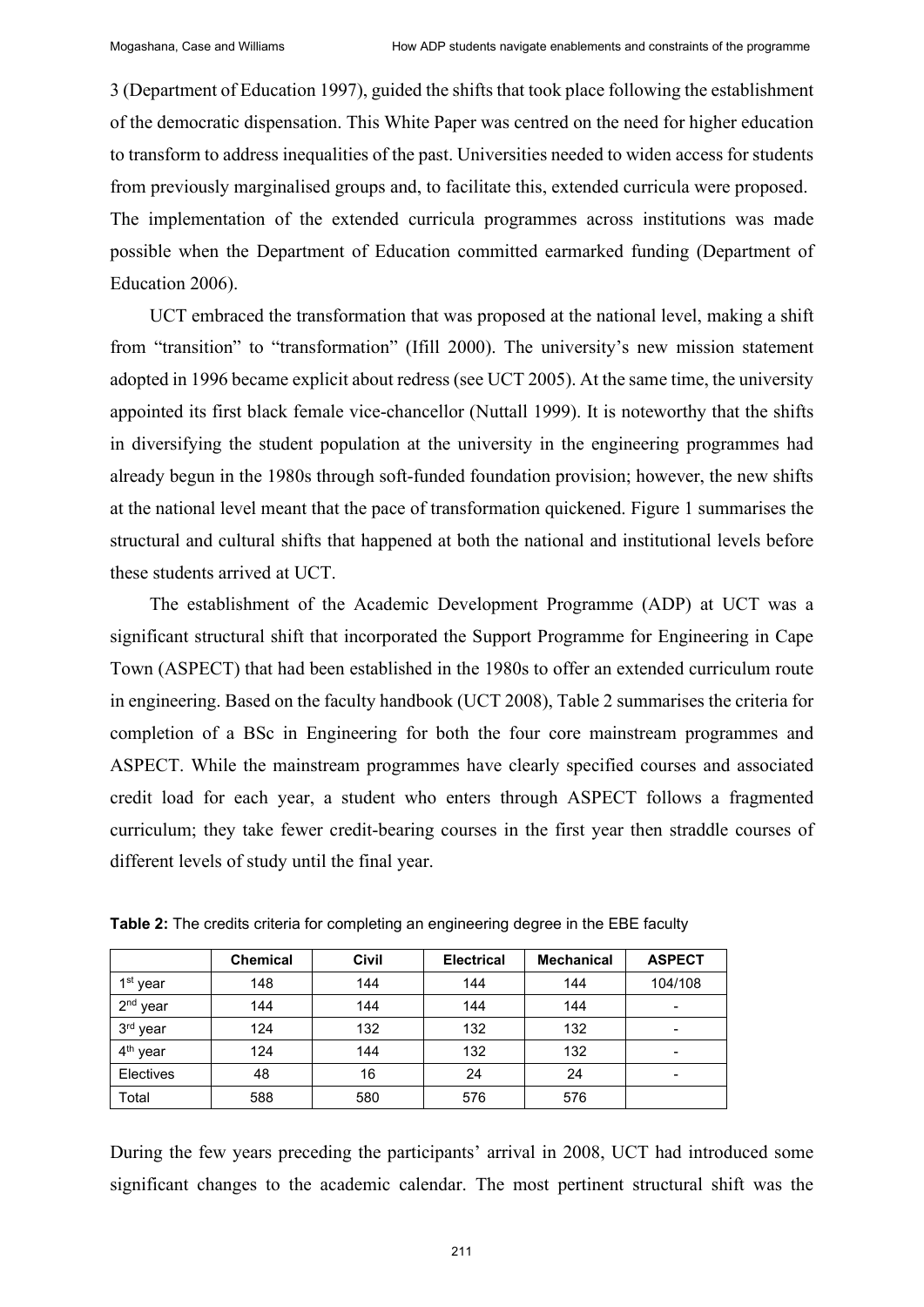shortening of the examination period. Firstly, the consolidation period was reduced from seven days per semester to six days. Moreover, the examination period was reduced from three weeks in each semester to two weeks, forcing the structure of the examination timetables to change from two examinations per day to scheduling three examinations per day. According to the university registrar, quoted in a memorandum, there were advantages to shortening the examination period, but he acknowledged that the change necessitated changes in course designs and assessment methods:

"We see very significant academic advantages in this, but emphasise that course design, and method of assessment, will have to take account of the reductions in time for consolidation and formal examination. For example, courses should not introduce important new conceptual material late in the course, and with a reduction in the period for consolidation, students will need to be encouraged to work consistently." (UCT 2003, 1).

Although the shortening of the assessment period was approved, it is noteworthy that it was objected to by the examination officer and by a sub-committee that was established to investigate students' concerns regarding the proposed change. The examination officer expressed this view:

"I am sure that the proposed change to a two-week examination period is well-intended and will have its supporters, but as the examination officer and the person who does all the actual work when it comes to setting the examination timetable, I cannot honestly say that I see the merits of this change." (UCT 2004, 6).

In its findings, the sub-committee indicated that reducing the consolidation period might adversely affect throughput rates. Despite these concerns, the university executive approved the new academic calendar, creating a potentially constraining situation for the participants of this study and subsequent cohorts. Next, we examine the ways in which students' agency navigated the conditioning influences of cultural and structural shifts.

## **Agency: how students "made their way" through their studies**

Since the participants did not meet the minimum entry points for the mainstream programme, they entered their studies in engineering through an ADP. They describe their experiences with the conditioning effects of the cultural and structural context, as a result of being positioned in the ADP below.

## *Students' experiences of the institutional cultural context*

The institutional cultural context refers to the ideas that structured the way things worked in the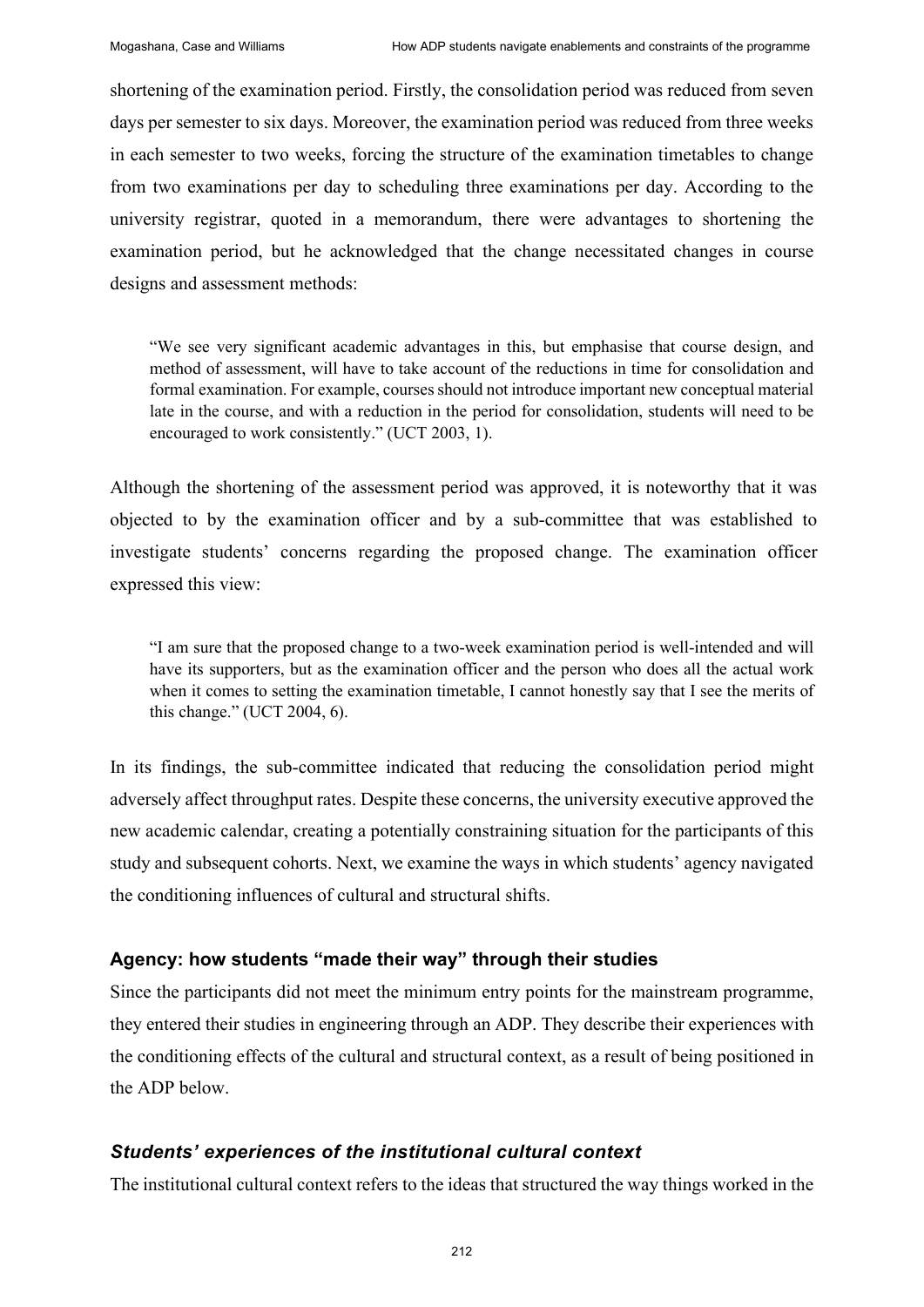programme. Because of the demographic profile of the ASPECT intake, several students indicated realising only when they arrived that the programme was for black people; this made them feel uncomfortable and marginalised, and resulted in some questioning whether they belonged in the institution. In some cases, the fact that they were black, and in ASPECT, often exacerbated their feelings of exception during group work in courses they took alongside mainstream students. This left some feeling undermined, their contribution devalued, side-lined and that they were "not good enough". For example, Nombulelo shared her experience of interacting with mainstream students in a group:

"There was a lot of undermining where you'll say something and they'll be like "OK, let's continue; it doesn't really matter what you say". I guess that will make you feel stupid because I remember I felt stupid." (Nombulelo's interview).

The second example of this experience of marginalisation is that given by Thando:

"Most of the mainstream students are white; they undermine your ability to do things or they question how you do things. I think if they didn't know that I was from ASPECT, they wouldn't. We changed groups in every project; some groups were just black and with other mainstream Black students and things were normal. But the problem is that the white students will question you .... That is the only thing that really bothered me, that because I am from ASPECT, I am questioned." (Thando's interview).

The experiences of Nombulelo and Thando were not unique; several other students also alluded to this experience. Thus, placing the students in the ADP unintentionally resulted in them receiving negative and degrading ideas about them from other students; this was sometimes experienced as racially motivated, leading them to feel inferior and marginalised.

Secondly, several participants reported that the mainstream programme lecturers' attitude and treatment towards them differed from how they treated the mainstream students; they felt that these lecturers sometimes looked past them. Dyllon shared his experience of this:

"If they hear you are ASPECT, they just have a different kind of attitude to you than they would to any normal mainstream student. That's how I feel. I just think they look past you and they just go on with it." (Dyllon's interview).

The attitude of a lecturer toward her was interpreted by one student as racially motivated. While it is possible that lecturers did not intend to subject ASPECT students to racial prejudice, the ideas that shaped such placement led to these interpretations by the students.

Thirdly, the notions that shape the ADP curriculum were based on the extension of the four-year curriculum into five years; this led to students taking courses at different levels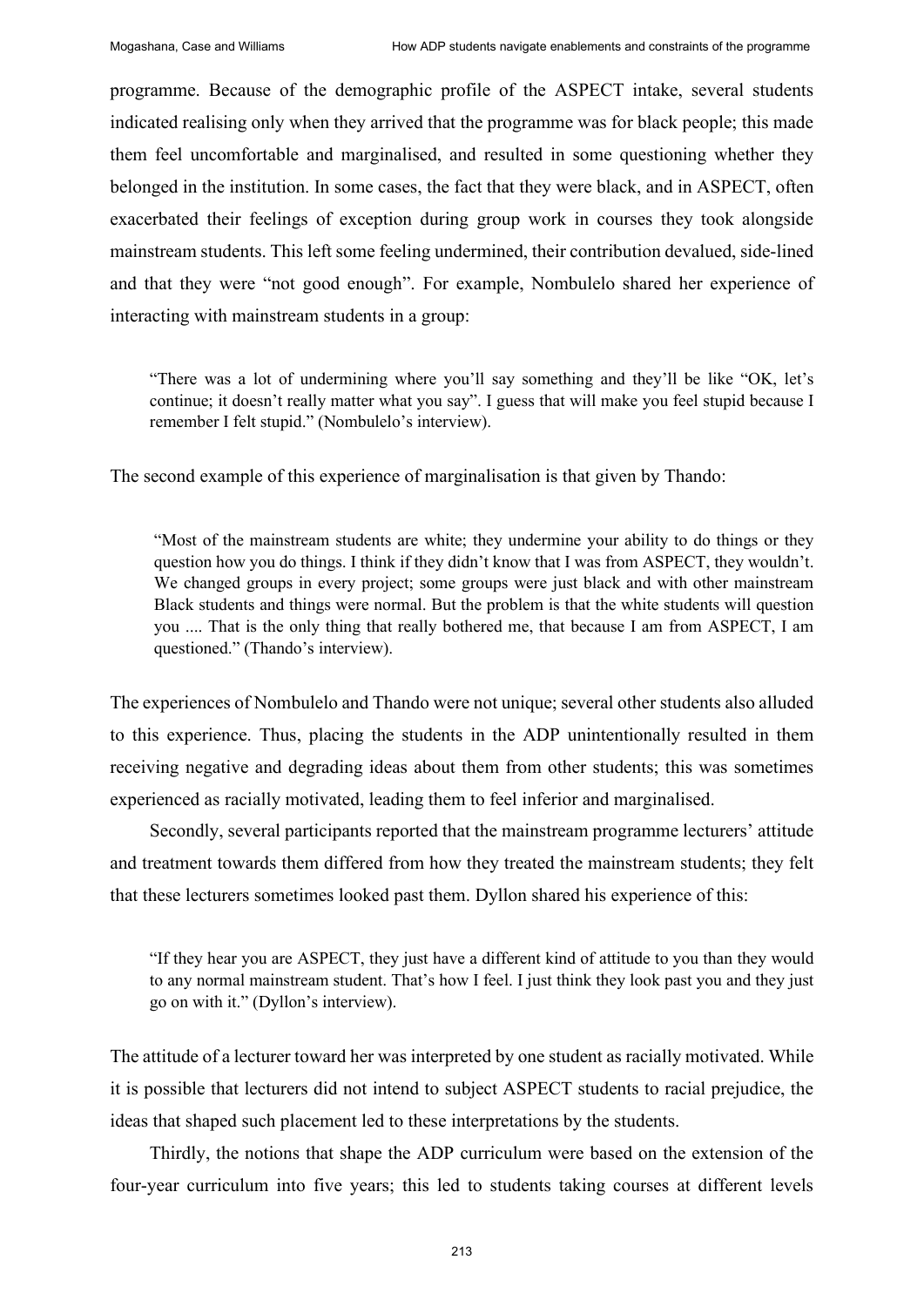simultaneously. Thus, some found it difficult to identify with a mainstream cohort when they moved from ASPECT to the mainstream programme since they were neither first years nor second years. Pitso shared his experience in this regard:

"I think the challenge is that you don't really know which group you belong to because you are doing some courses with first years, and some with second years. So you are being pulled in different directions ...." (Pitso's interview).

As a result, some students felt they didn't belong, which resulted in them struggling to build fruitful relationships with their mainstream counterparts.

### *Students' experiences of the institutional structural context*

The institutional structural context was predominantly represented in the structure of the curriculum. Firstly, when the four-year curriculum was spread over five years, which meant students overlapped courses at different levels; it resulted in the misalignment of content in some courses. Eric demonstrated this misalignment using the concept of "significant figures":

"For example, we'd be expected to know significant figures, which is a topic that a lot of people struggled with. To them [mainstream students], it is a small thing but to us [ASPECT students], we didn't know how to do them. We didn't understand it because we weren't taught them until we did chemistry in the second year, and the mainstream students did it in first year. So it was small things like that, but it affected me because my marks went down clearly because of things like significant figures." (Eric's interview).

While the concept of significant figures had already been covered in a chemistry course with the mainstream students, ASPECT students in Eric's civil engineering class could only register for the course in their second year. The misalignment of content in various courses may unintentionally act as a constraint and a disadvantage for ASPECT students.

Secondly, because students registered for courses at different levels of study simultaneously, all of them reported that this led to unfavourable examination timetables. Compared to their mainstream counterparts, the number of ASPECT students in a class is much smaller. Thus, when the university sets up an examination timetable, it is understandable that they prioritise a suitable timetable for the majority of the students. ASPECT students being in the minority did not favour them, thus leading to many of them feeling hopeless about how the university system works. Nombulelo, for instance, stated that "the system is never really willing to change" to accommodate them.

Thirdly, when some students failed courses, the effects of straddling courses across various levels of study became more disastrous, leading to clashes in lecture timetables, tutorial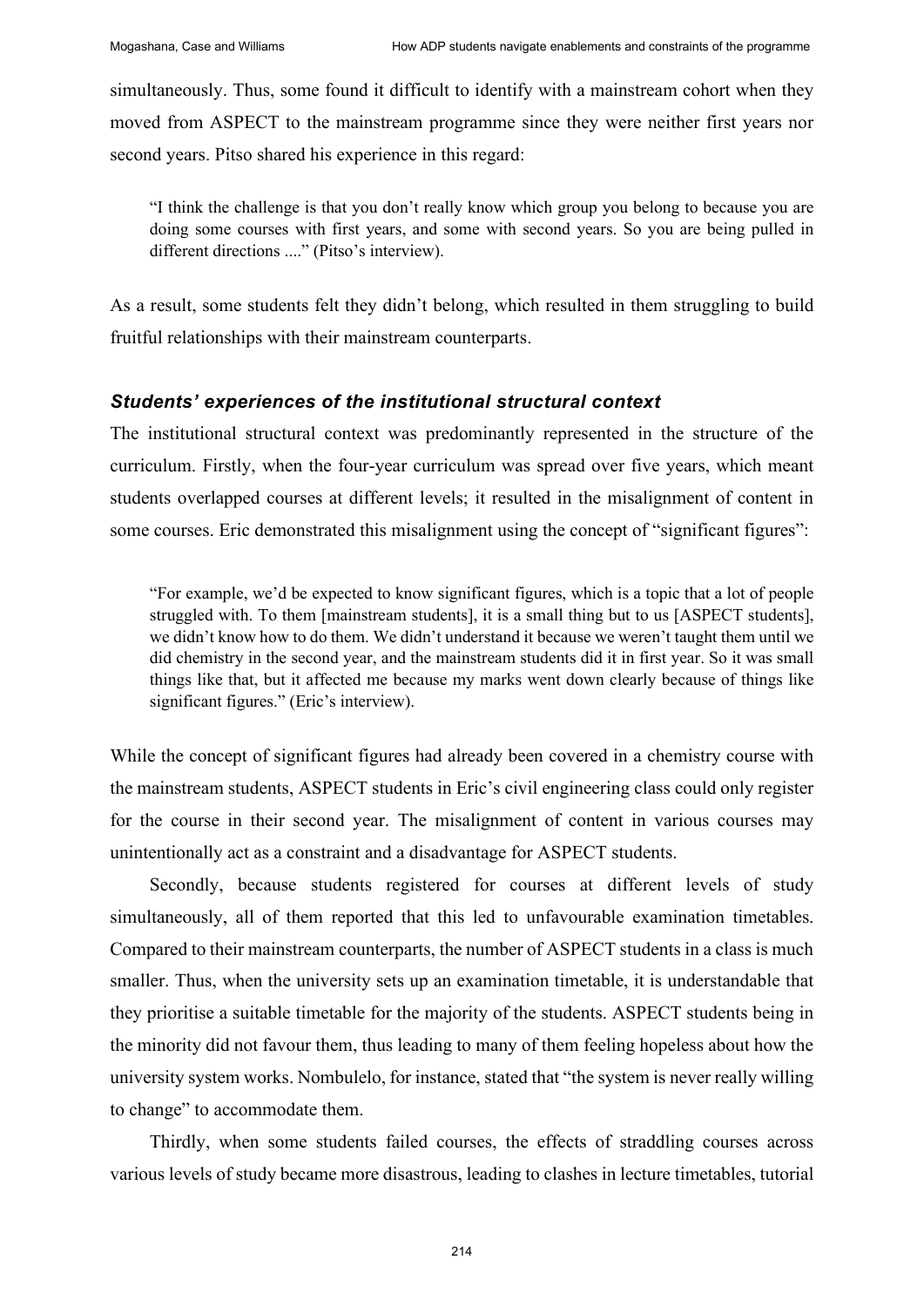timetables and further exacerbated challenges with examination timetables. For a mainstream student, failing a course might introduce some timetable clashes. For students studying through the ASPECT programme, if they failed courses, the risk of extending an already extended curriculum was higher. For seven out of 12 students in the study, their curricula had already been expanded from five to six years by the time of the interview.

Fourthly, the faculty of EBE introduced the so called "decant courses" to try and assist students who did not cope with Mathematics 1 and Physics 1. The thinking behind establishing these courses was to help prevent struggling students from failing the full-year course by offering them an alternative way of passing half the material through downgrading to a "decant course". Although this structural change seemed to be a reasonable alternative, the results indicate that the consequences of the "decant courses" on the ASPECT curricula as a whole had not been carefully deliberated. The results show that it later became problematic for a student who registered for both "decant courses" to face academic exclusion when they failed another course. Zingiwe, for example, reported that she was academically excluded at the end of the first year because she had not met the number of credits passed for the readmission criteria. Although Zingiwe had managed to all her courses except one, having registered for both Mathematics 1 and Physics 1 "decant courses" implied that she should not fail a single course to achieve sufficient credits for readmission.

Some students indicated that the often late administering of tests and assignments at the end of the semester resulted in the late release of Duly Performed (DP) lists. Apart from administering some assessments very late in the semester, some students reported that lecturers sometimes rushed through the content of the course towards the end of the semester. For example, Bonang shared his thoughts on this issue:

"Bear in mind that they ask things they taught towards the end and they don't lecture those things properly, to be honest. I don't know why they do that here at UCT. Most of the things that appear in the exam like in Mech Dynamics 1, Mech Design 1; those two critical courses entailed things taught towards the end, and the lecturers did not lecture those properly. Even the tutorials you had to do them on your own for those sections that they were going to ask." (Bonang's interview).

This was deemed unfair by Bonang because a substantial part of the examination was based on the course content that was taught at the end of the semester.

Lastly, over and above the pressure resulting from late assessments and rushed course content at the end of the semester, the consolidation and the examination periods were reduced. The reduction of the consolidation and examination periods resulted in all students feeling that they had insufficient time to prepare themselves for examinations, some going as far as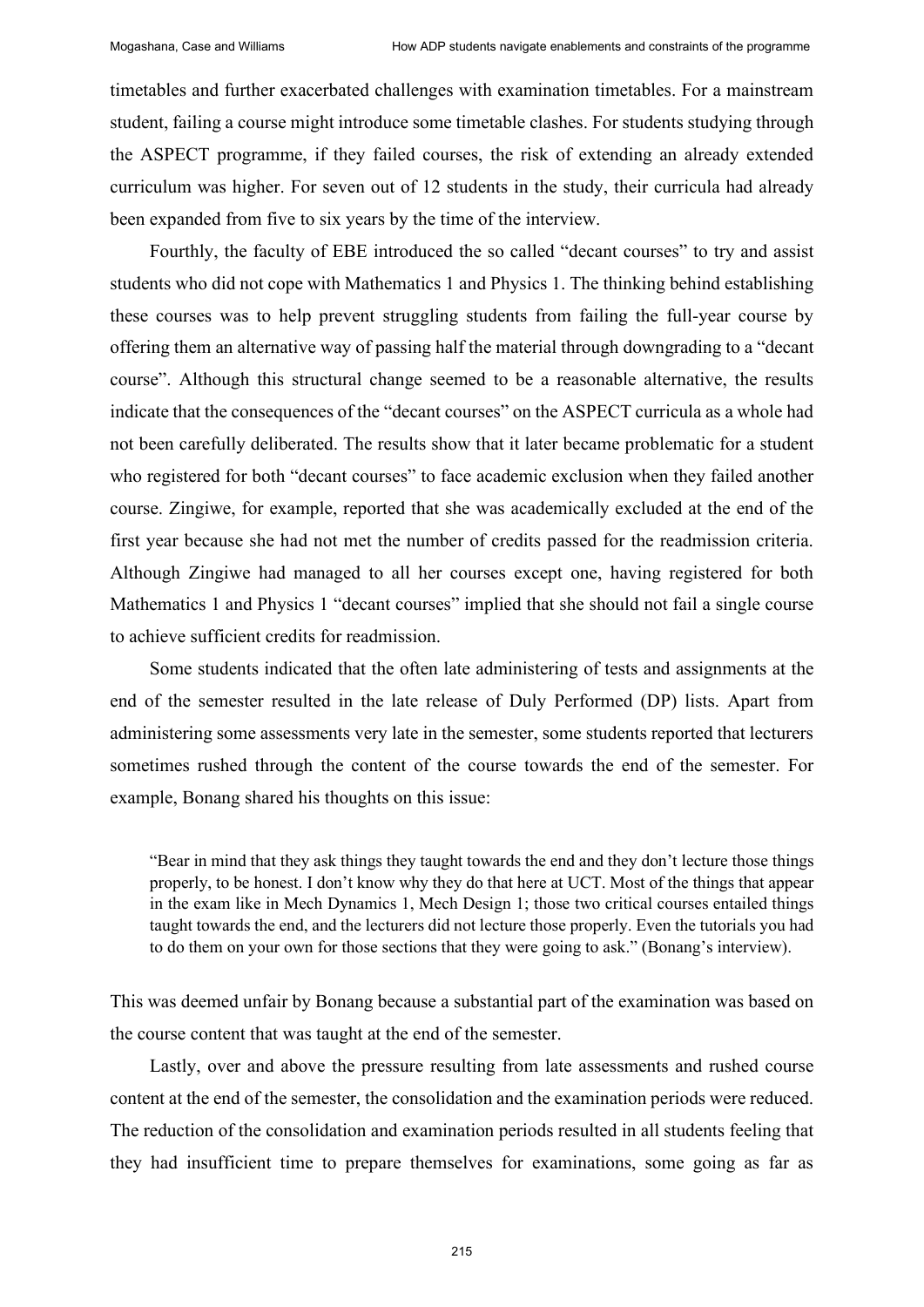indicating that they failed because of the extreme time pressure they experienced at the end. The reduced examination period had arguably the most negative effects; nine of the 12 students reported a minimum of one examination period in which they had to write multiple examinations within several days. Ogone, for instance, recalled an examination period that he wrote four examinations in three days; he related the difficulty of navigating this:

"After writing an exam today, tomorrow you are writing two. You need that energy to study for the fourth exam. So you fail even the easier stuff because you have not studied them properly." (Ogone's interview).

He said that he failed "some easier courses" because of insufficient time to study

Despite experiencing the cultural and structural context in the institution as detailed above, students persisted in their studies. How they persisted is now examined.

#### *How students exercised their agency*

There were several students who demonstrated corporate agency; they collaborated strategically to achieve positive outcomes. Katlego and Pitso, for example, by acting together strategically, overcame potential constraints associated with the ADP curriculum for electrical engineering. When they recognised the ambiguities in the curriculum, Katlego and Pitso requested concessions to enrol for courses that they were not yet eligible to do. During the previous years, they enrolled for "difficult" courses first; if they failed, they could repeat the courses without having to extend their studies. The collective strategy and action of Katlego and Pitso demonstrate that they made things happen.

Students also exercised corporate agency when a group of five, including Katlego and Pitso, collectively contested an unfavourable examination timetable. The students sent an email to the examination office asking that the examination timetable be changed. Despite not being granted their request, they did not give up; instead, they persevered by approaching the ASPECT coordinator until the unfavourable timetable was altered to suit them. The collective effort of these students successfully challenged and overcame a potential constraint.

The last example in which students demonstrated corporate agency was when Ogone and Dyllon, the chemical engineering students, acted strategically to improve their academic performance. Their first three years had been challenging for them. Their particular challenge was finding and maintaining fruitful study relationships with other students. Along with another student, the two of them formed a study group of three chemical engineering students at the beginning of the fourth year. The three worked together and began helping one another. When the group was not able to solve a problem, they would ask other students or approach the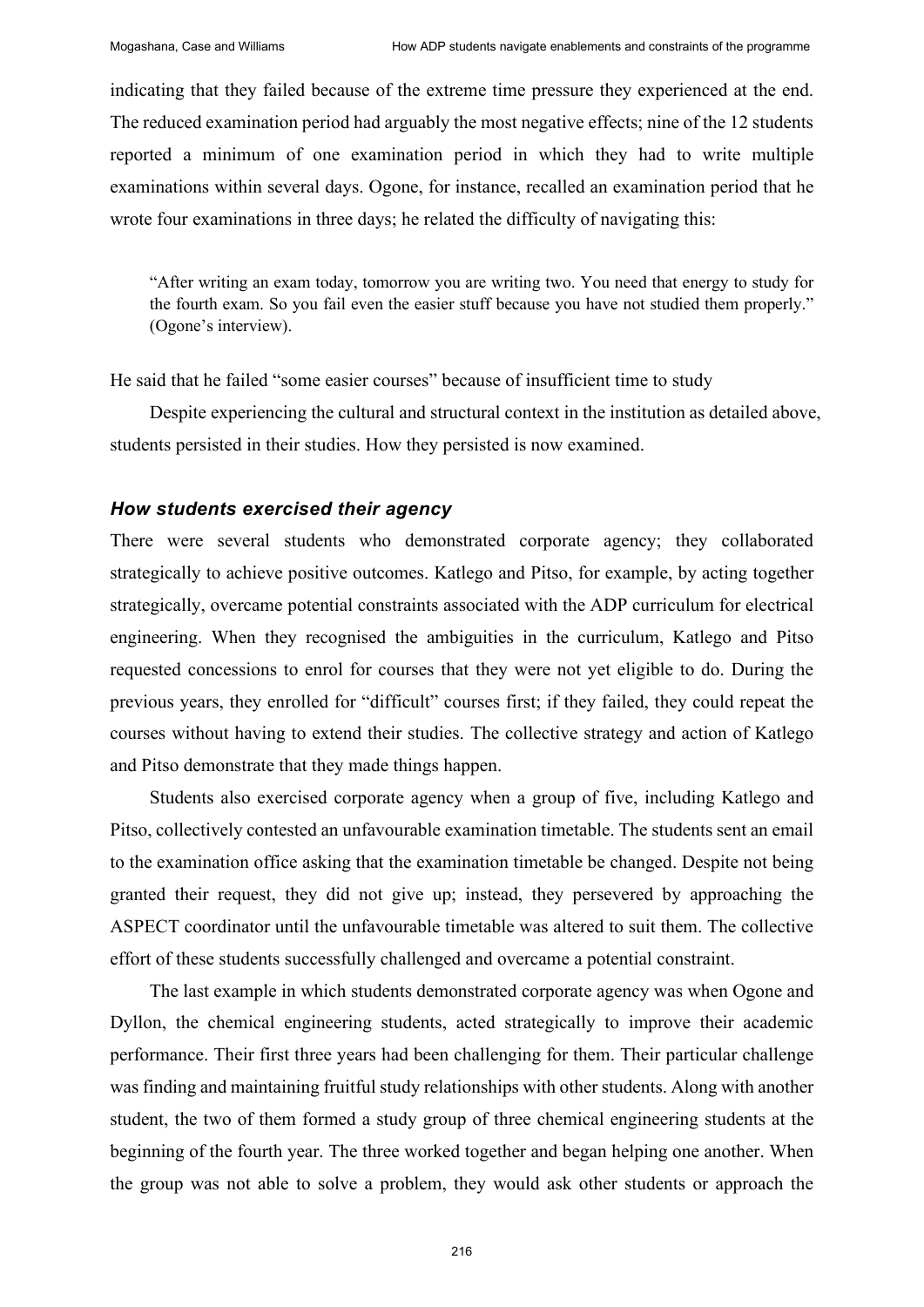lecturer – this was an approach neither Ogone nor Dyllon had attempted before. Collectively, the study group seemed effective for its members; according to Ogone, they passed courses that others in the class failed. They overcame constraints that they had trouble overcoming on their own; they became resilient as a group. Because of their teamwork, Ogone and Dyllon said they enjoyed the fourth year more than the previous ones. Overall, the students were able to overcome some of the institutional constraints they faced when they achieved corporate agency.

The rest of the students in this study did not exercise corporate agency, but as primary agents, adopted different modes of reflexivity to mediate the structural and cultural context they were experiencing. Table 3 summarises the dominant modes of reflexivity that the students in this study adopted:

**Table 3:** Summary of students' dominant modes of reflexivity

| <b>Modes of</b><br>reflexivity | <b>Stance towards institutional constraints</b>                                                                                                                                                                                                                                            | <b>Students in this</b><br>category                                        |
|--------------------------------|--------------------------------------------------------------------------------------------------------------------------------------------------------------------------------------------------------------------------------------------------------------------------------------------|----------------------------------------------------------------------------|
| Communicative                  | Evasion – the students tended to avoid some institutional<br>constraints; they believed that they could not influence the system<br>on their own.                                                                                                                                          | Dyllon                                                                     |
| Meta-reflexive                 | Subversive – the students pursued their ideals in spite of the<br>institutional constraints.                                                                                                                                                                                               | Bonang                                                                     |
| Fractured                      | Lack of personal stance – the students were so constrained that<br>they were, at that time, uncertain about how to act in relation to<br>their futures. They were "going with the flow".                                                                                                   | Tebogo<br>Nkanyi<br>Thebe                                                  |
| Autonomous                     | Strategic – the students did whatever was required to overcome<br>the conditioning effects of structure and culture. Some of their<br>strategies included working in groups, applying for concessions,<br>finding accommodation closer to campus, and turning to top<br>students for help. | <b>Fric</b><br>Katlego<br>Nombulelo<br>Pitso<br>Ogone<br>Thando<br>Zingiwe |

As shown in Table 3, autonomous reflexivity dominated amongst this group of students; this was a probable response amongst the students who had persisted, considering that the cultural and structural context described earlier depicted extremely constrained circumstances. There were some students who felt constrained to a point that their modes of reflexivity were temporarily shifted to "fractured" ones. Yet, despite their "fractured" state, they persisted in their studies. Their future persistence was unclear, but they had persisted to the fourth year of their studies when the interviews took place.

## **DISCUSSION**

The findings indicate that, when considering the cultural context of the university, students' positioning, in both the first year and in the following years, and their being endowed with the ASPECT tag, resulted in the unintended consequence of themselves being subjects of the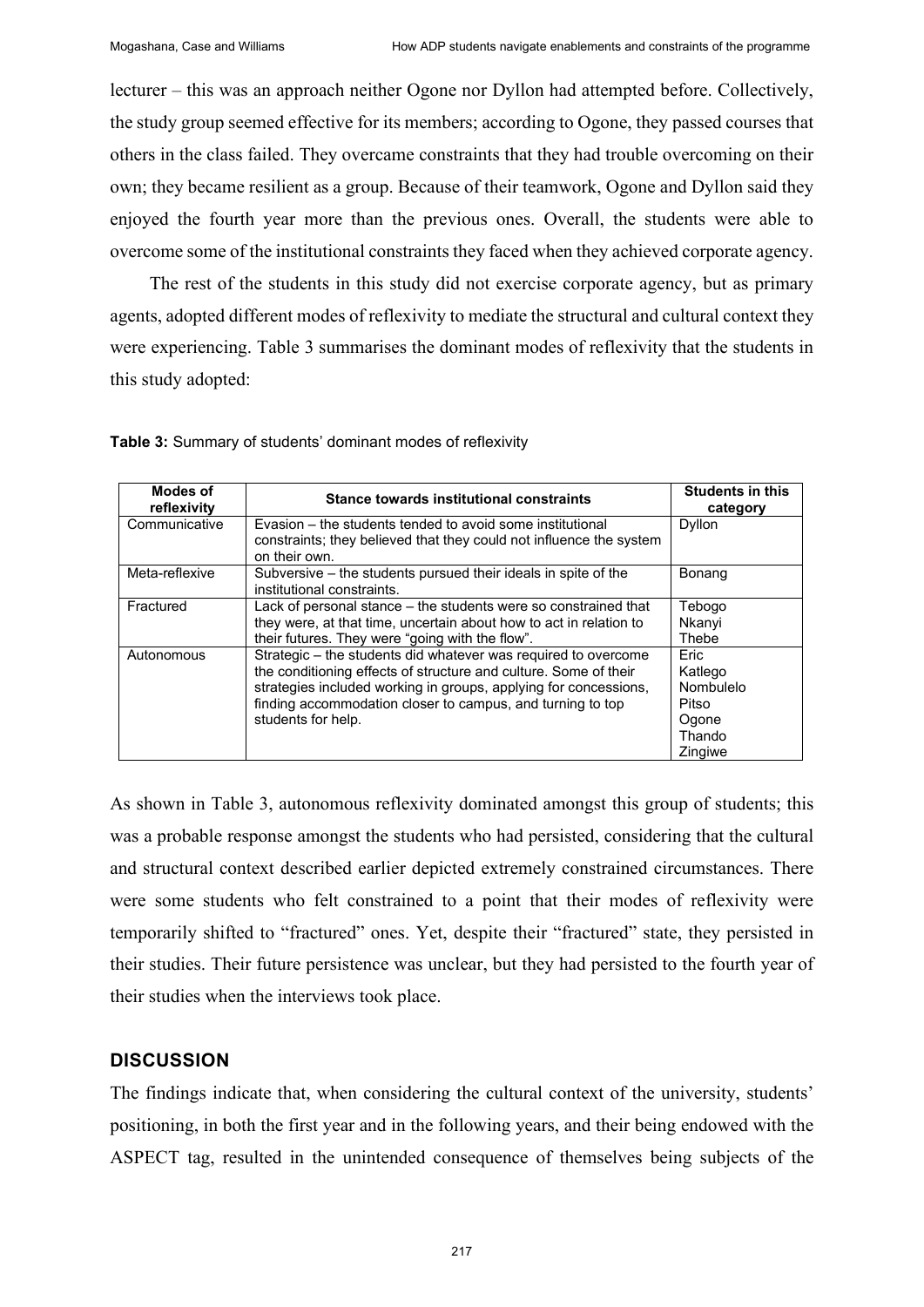lecturers' and other students' negative preconceived ideas about them. The preconceived ideas left some ASPECT students feeling that they occupy a marginalised place within the university. It is worth noting that the experience of marginalisation was not expressed by all students, and indeed some indicated that ASPECT helped them feel included. However, it is argued that positioning students in the separate ASPECT programme exposed them to a contradictory situational logic<sup>4</sup> in which the structure that enabled them entry into university and the ideas that shape the university itself have irreconcilable differences, and ironically served to exacerbate the students' feelings of exception.

Concerning structure, the analysis shows that the fragmented curricula spread across different levels of study, the "decant" courses and the condensed assessment period, all positioned ASPECT students under constraining circumstances. It is argued that fragmented curricula, which resulted in students straddling courses of different levels of study, positioned students unfavourably. When a student failed a course, the situation was worsened, leading to complicated curricula and timetabling. The already complicated situation was exacerbated by the shortening of the assessment period. These complexities indicate that compared to the mainstream students, ASPECT students were presented with a contradictory<sup>5</sup> structural context in which, although on the one hand the extended curricula aimed to enable them, other changes such as shortening assessment period and straddling various years of study seemed to constrain them.

Nonetheless, as Archer (1995) points out, structure and culture only condition the situations for the agents; therefore, it was up to the students to exercise agency in mediating the conditioning influences of the cultural and structural context they confronted as they pursued studies in engineering. As shown in the analysis, students mediated the conditioning influences through the achievement of corporate agency and exercising their primary agency by adopting different modes of reflexivity.

The analysis suggests that a tension exists between ADP and its positioning within the university. ADPs in higher education in South Africa were established as a way of widening access and catering for the "new students" – the previously marginalised; this brought with it the deficit view of such students. We argue that historically white universities, despite having made structural changes in recent decades to admit students from historically underprivileged backgrounds, might continue to hold a dominant view that these students are lacking and require improvement. As described by Engelbrecht, Harding, and Potgieter (2017, 59), these students "have become a problem in higher education in South Africa". Such views about the students in the ADP suggest that the cultural context, the dominant ideas that shape these universities, remain mostly unchanged.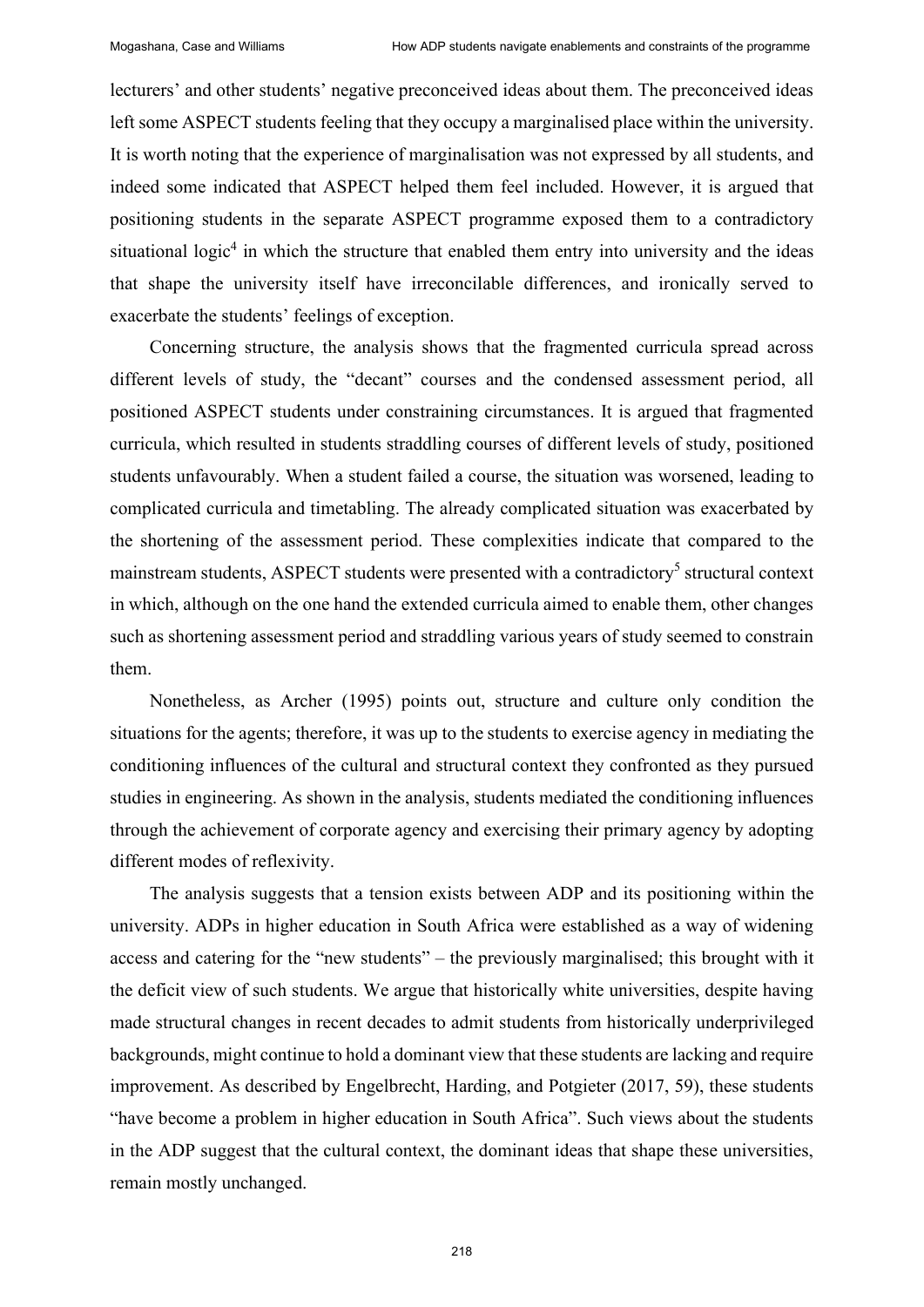The fact that some students interpreted their experience of being othered as racially motivated is not new. It aligns with the findings of Hlatshwayo and Fomunyam (2019) where students alluded to the problematic nature of their positioning in a separate programme that seemed racially segregated, leaving them to find different ways of navigating their marginality within universities. The effect of a separate programme, as indicated in Potgieter et al. (2015) is potentially worse at institutions where ADPs are set up at satellite campuses. Not only do students experience being separate, they sometimes have limited access to their lecturers who commute from the main campus to the satellite campuses; this experience exacerbates the feeling of marginalisation and the sense of "I am not good enough". It is noteworthy that the experience of being the other is not always experienced negatively. Indeed, some students use their separate position to form social networks that prove to be fruitful; they find that the separate ADP helps them develop a sense of family and closeness that assist them to adjust to university before transition to mainstream (Ogude et al. 2019).

The findings of this study show that ADPs, although well-intended, may have unintended consequences of positioning students as deficient and of exposing them to often constraining cultural and structural context. It may be that, as argued by Hlalele and Alexander (2012), keeping the ADP separate will continue to perpetuate inequalities and move further away from achieving social justice.

#### **CONCLUSION**

Contributing to the literature, the study offers a complex explanation that departs from identifying "factors" and "deficits" by considering both students' (agency) and university's (social structure) role in student success. The study shows that although students arrived at the university as survivors from their historically underprivileged educational backgrounds, their structural and cultural positioning within the university unintentionally perpetuated the deficit view of them and, as a result, intensified the sense of marginalisation and disappointment among many of them. Despite their accomplishments thus far, their positioning in an ADP at a historically white university mainly made them feel that they did not belong. The separate programme, which accommodates a mostly black intake, intensified their experiences of marginalisation and worsened their sense of "I am not good enough". The extended and fragmented curricula, the straddling of courses at different levels of study, were compounded further by the structural changes of shortening the assessment period. This resulted in students experiencing highly constrained examination timetables. Despite the above potential constraints, the study shows that students exercised corporate agency by collectively articulating their concerns and acting strategically to overcome some of them. Individually,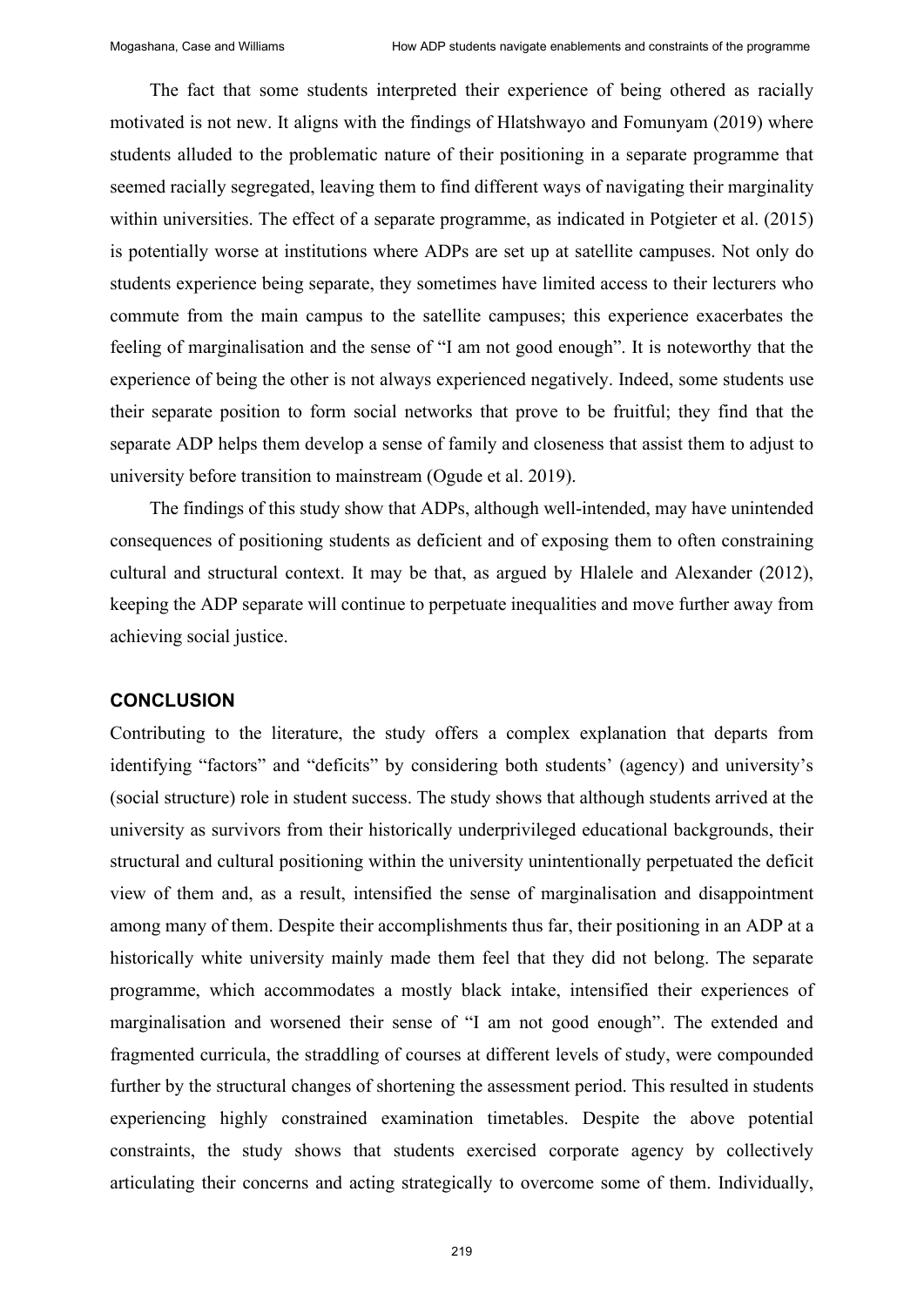students mediated their constraints through different modes of reflexivity.

The implication of the outcomes of this study is that the Academic Development Programme, while facilitating their entry into the university, simultaneously placed students within a contradictory situational logic that exacerbated their experiences of exception. Although the university has made significant structural adjustments to accommodate students from underprivileged educational backgrounds, the ideas that continue to shape the ADP space perpetuate the outlook that these students have some deficits. The study suggests that, in South Africa, higher education should reconsider the approach of separate programmes; the inherent logic of these programmes seems to contradict their primary purposes: to enable redress and widen participation.

## **ACKNOWLEDGEMENTS**

The authors gratefully acknowledge the financial support of the Sasol Inzalo Foundation and the National Research Foundation (NRF) for this project.

# **NOTES**

- 1. Archer (1995) refers these properties as "Structural Emergent Properties" (SEPs) and "Cultural Emergent Properties" (CEPs).
- 2. Archer (1995) stipulates that the second order SEPs and CEPs are either complementary or contradictory. The SEPs provide directional guidance of protection, compromise, opportunism and elimination while the situational logics that result from CEPs are protection, correction, opportunism and elimination.
- 3. Reflexivity is defined as "a regular exercise of the mental ability, shared by all normal people, to consider themselves in relation to their (social) contexts and vice versa" (Archer 2007, 4).
- 4. Archer (1995) refers to this as the second-order Cultural Emergent Property (CEP) of "constraining contradiction" leading to a situational logic of compromise.
- 5. Archer (1995) refers to this as the second-order SEP of necessary contradiction, leading to situational logic of compromise.

# **REFERENCES**

- Archer, Margaret S. 1995. *Realist social theory: The morphogenetic approach*. Cambridge University Press.
- Archer, Margaret S. 2003. *Structure, agency and the internal conversation.* Cambridge University Press.
- Archer, Margaret S. 2007. *Making our way through the world: Human reflexivity and social mobility*. Cambridge University Press.
- Boughey, C. 2007. "Educational Development in South Africa: From Social Reproduction to Capitalist Expansion?" *Higher Education Policy* 20(1): 5–18.
- Department of Education. 1997. *Education White Paper 3: A programme for the transformation of higher education*. Pretoria: Department of Education.
- Department of Education. 2006. *Funding for Foundational Provision in Formally Approved Programmes: 2007/8 to 2009/10.* Pretoria: Department of Education.